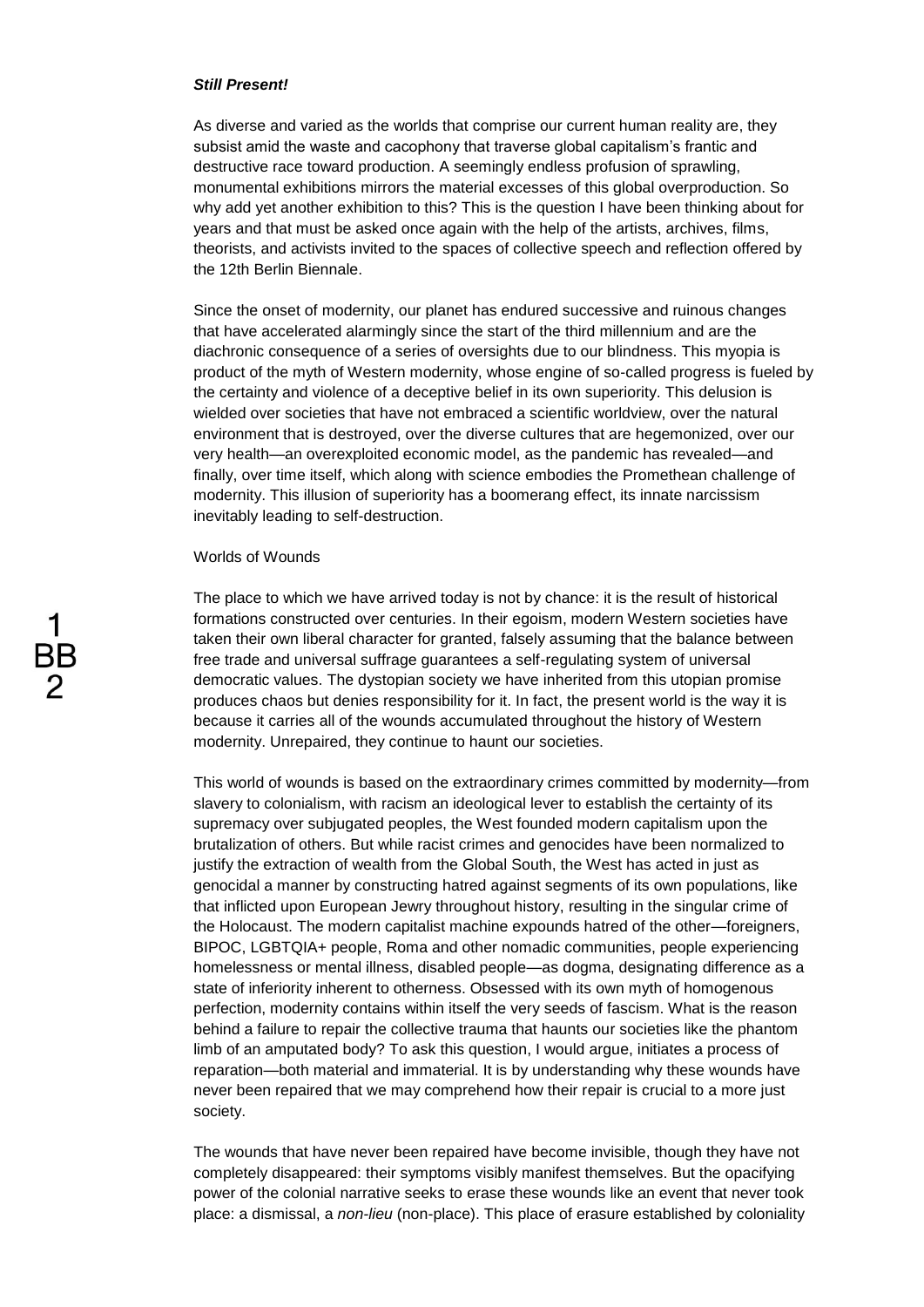constitutes its discourse, a product of modern thought, "the rogue child of the Enlightenment,"(1) to quote the Algerian psychoanalyst Karima Lazali. She cites a very telling comment made by a French settler in Albert Camus's *The First Man* (1960) as he departs from Algeria after the war: "Since what we made here is a crime, it has to be wiped out."(2) Invisibility is discourse's preferred weapon of control: always in denial of the crime, the enunciator claims victory while disavowing all responsibility.

Imperialism's regimes of abstraction arrive to fascism via colonialism, articulating a hegemonic discourse of Western heroism that is superior to all others, subordinated and reduced to various categories—race, ethnicity, religion, gender, language, and so on—in order to be objectified and controlled through narrative and history. According to the decolonial scholar Rolando Vázquez, the abstract force of the locus of coloniality emits the enunciation of a colonial modern discourse that constructs the visible inferiority of the other without ever naming itself, hegemonizing the discursive space it occupies through what I would call radical expansion—which is another form of universalism. Categories of otherness are established while refusing to acknowledge the normative category of whiteness from which this binary is formulated. The paradox of radical expansion is that the hypervisibility of others tends to reduce them to a single and universal concept of humanity, enunciated by

and from the invisible, privileged locus of the modern colonial WHITE West. As Vázquez has written, "there is no claim to universality without erasure."(3)

Among the many merits of the decolonial revolution we are witnessing today in the West is that it makes the *white* fear of losing privilege excruciatingly visible. Ideologues of the far right who pander to this paranoia with imagined threats like "the great replacement," or "anti-white racism" fear the boomerang effect of the racist colonial hegemonic erasure elaborated by Western *whiteness* and settler colonization. One wonders whether the rise of Islamophobia and anti-immigrant hatred that has fostered US right-wing populism simply manifests the West's phobia of having inflicted upon itself what it has inflicted onto others. The historian Roxanne Dunbar-Ortiz has noted the fear of immigrants by American white supremacists, who themselves are descendants of immigrants and live in a territory stolen from its original inhabitants.(4)

Archive as Knowledge and Experience

The list of the crimes of colonialism is so long that many of them remain invisible. Although repairing them seems to be a never-ending task, we must move beyond this systematic discouragement. In urgent need of repair of colonial trauma and its regime of invisibilization is the material cultural heritage that has fallen victim to slavery and colonialism—its artworks and everyday objects present in Western museums in almost immeasurable quantities. The Senegalese musician, writer, and economist Felwine Sarr has suggested that the debate on the restitution of non-Western material and immaterial culture cannot be allowed to stagnate but must evolve toward a reinvention of a new space-time, where access to the archive as knowledge and experience approximates the function of its objects in their original contexts. To care for this archive means to reflect upon the very restitution of this material cultural heritage.(5) As Sarr has stated in my film, *The Object's Interlacing* (2020), the very place of these objects' return must be rethought in order to refute the regime of colonial abstraction that generates museographic modernity's neutralizing structures—the vitrine its quintessential tool. It is disappointing to see the long-awaited statues of Kings Glegle, Behanzin, and Guezo of the Dahomey kingdom depart from the vitrines of the Musée du Quai Branly (France) only to land in other vitrines at the Palais de la Marina, Cotonou (Benin). The restitution process provides a momentous opportunity in present time for reinvention, because like. repair it is unpredictable.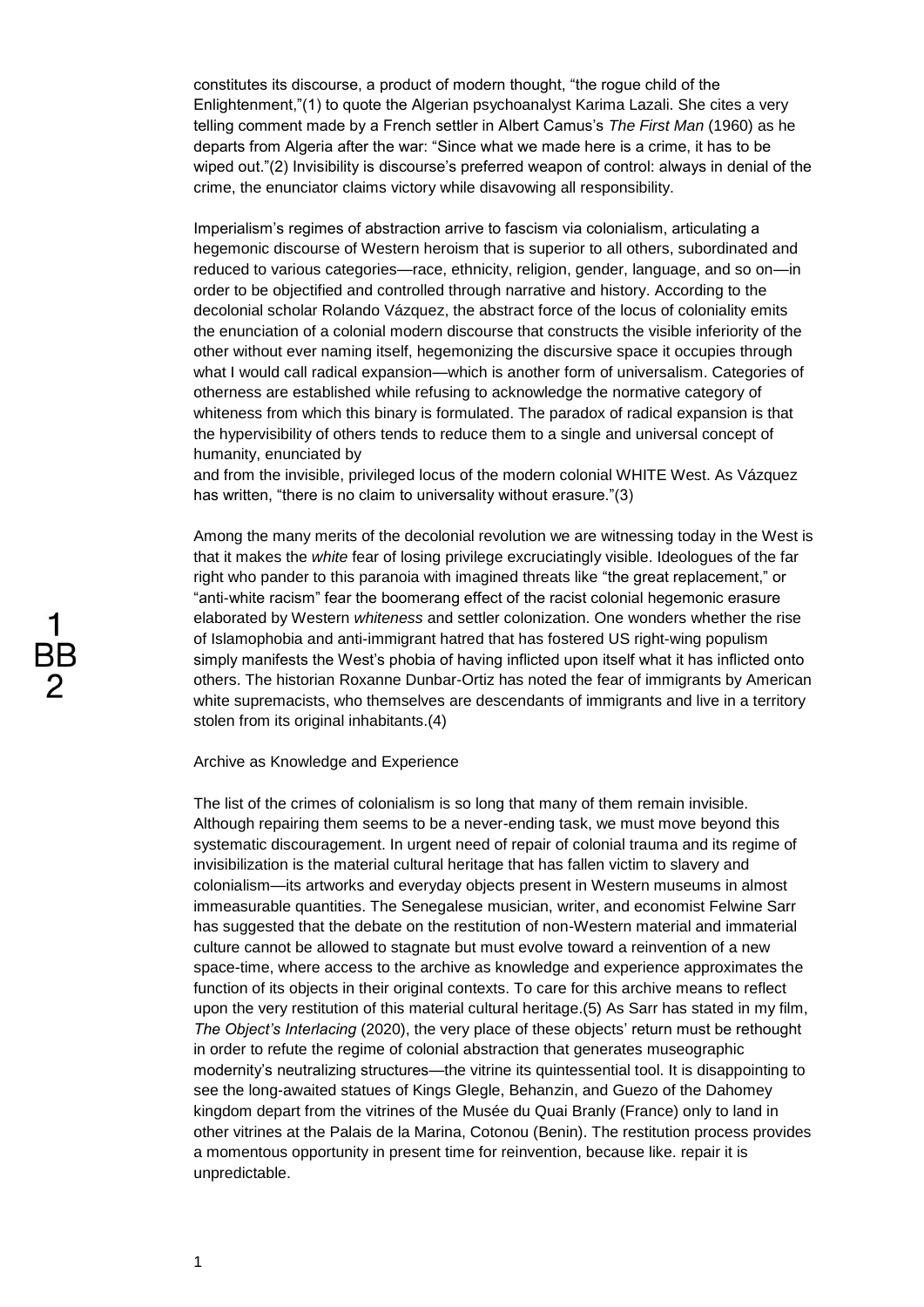Even if the material and intangible wounds inflicted by colonialism seem irreparable, we cannot continue to deny them or ignore them with silence. Our silence is the weapon employed by imperialism's regime of invisibilization. We must identify these wounds, listen to them, talk about them, and take care of them—by reinventing ourselves. There are many ways to approach this difficult task, but I believe that only art, in which I include all creative fields, can successfully oppose imperialism's seeds of fascism and its state apparatuses, precisely because art is unpredictable. Because it is uncontrollable, art sustains itself against political and religious obscurantism, irrespective of geographical or temporal localization.

# Reappropriating the Present

In his 2016 book *Automatic Society*, the philosopher and media theorist Bernard Stiegler explains how the proletarianization that Karl Marx wrongly associated with class constitutes the disappearance of knowledge— first know-how, then savoir-vivre, as observed by Walter Benjamin and Paul Valéry—through the disappearance of social space generated by the nascent culture industry, beginning with radio in the 1920s.(6) The Hollywood film industry that followed was far more pernicious for promulgating modern Western capitalism as the heroic victory in the fight against fascism, obscuring what the Martinican poet and founder of the Négritude movement Aimé Césaire argued in his 1956 anticolonialist speech "Culture and Colonization"—that fascism is the homecoming of colonialism.(7)

We must beware, then, of the consequences of the capitalist logic of modernity/ coloniality and its capacity to depoliticize the social subject. Today, human society has become automated to such an extent that the collective individuation articulated by Stiegler and the philosopher Gilbert Simondon is reduced to a pulsional and narcissistic individualization dependent upon its own technological alienation. Is it possible to achieve emancipation from the latent fascist governances that derive from regimes of invisibility, and from their technological avatar within algorithmic governance? Perhaps—and as paradoxical as this seems—we may do so not by looking at the past or the future but by reappropriating the present.

The social worlds we inhabit today are articulated through cross-linked networked environments that interact in ways that are not immediately visible. The more a social network user pays attention to hate speech expressed by a small minority, the more the algorithm will connect them with others who hold these views. Even more problematic is that most of the people who have transited to these radical spaces were not even overtly political to begin with. A friend of mine once told me that after watching a YouTube video about the 9/11 attacks, he was shown dozens of videos of Islamic fundamentalists, which led him to conclude that the greatest disseminator of radical Islamism was none other than YouTube itself. Ignorance is an important part of what plays out in the regime of invisibility and abstraction orchestrated by coloniality, modernity, imperialism, and fascism: it is their common denominator. Hence the importance of considering the power of the governance that administers this regime of invisibility—of making it legible in order to understand why it is so dangerous.

More than ever before, algorithmic governance has taken over our present moment; it has become a field of unprecedented economic struggle over behavioral data extraction, which is such a powerful economic model that we feel powerless to free our present from its clutches. A very daily, paradoxical example of this is our carelessness toward the past or future when we post images or texts on social media; computational governance makes us believe that we control our present while it extracts our behavioral data in order to predict our future behaviors. Whether we share information frantically or more methodically, we tend to forget about it almost immediately, whereas algorithmic governance never forgets. On the contrary, in what Stiegler has termed "digital tertiary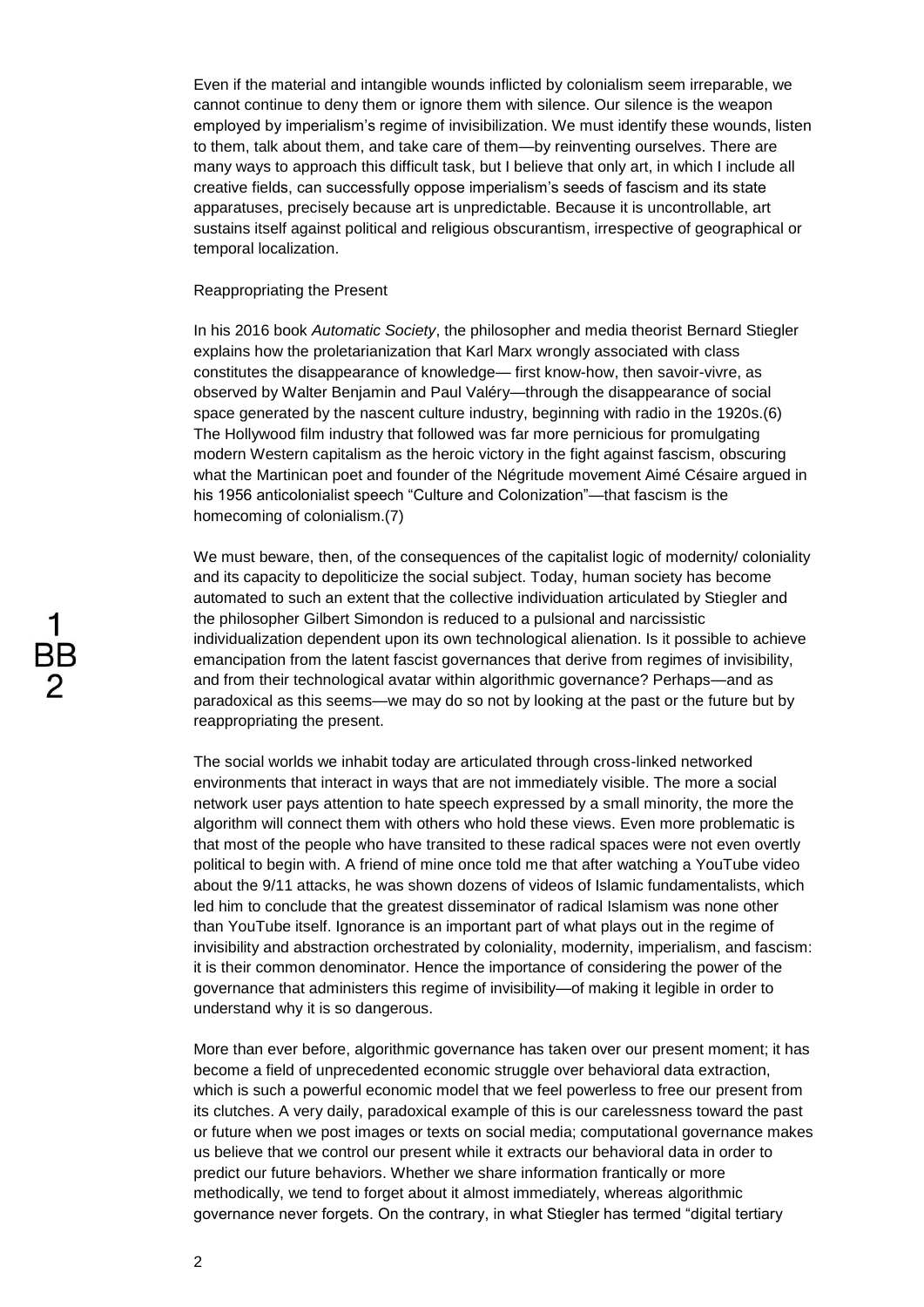retention,"(8) algorithmic governance duplicates us by exteriorizing our memory. He argues that this dispossession of memory is the source of the last but no less catastrophic proletarianization of knowledge as the disappearance of our collective production of meanings—we are less and less required to think. We project ourselves daily onto the future or past, while believing that we constantly act in the present; but this present is actually a proxy present enacted by the algorithmic governance of 24/7 capitalism (9) that is inherent to imperialism. To resist this, it is crucial to reappropriate our present. Upon what kind of present does algorithmic governance base its economic model? What is this present that political discourse exploits to control and wield power over us? It is the conscious present of what I call "the field of emotion."

The Field of Emotion

Aristotle described the cathartic experience of the theater as repairing the wounds of its audience. Throughout history, from Greek to contemporary times, the field of emotion has been appropriated by charismatic speakers in real or virtual, public or private space and, more recently, by the unbridled capitalism that threatens democracy. In the visibility that governs big data's immense economy, attention, which is both dependent on and inherent to consciousness and the present, has become capitalism's primary focus. Attention is the present of consciousness, coveted by algorithms that collect behavioral traces in order to predict our future behaviors. Data mining algorithms must occupy our present as connected subjects to predict—and colonize—our future behaviors. This is why we constantly

project ourselves onto the future or the past, but never onto the present; paradoxically, by being forced to impulsively interact with a present colonized 24/7 by computational governance. and capitalism, the present no longer belongs to us. Algorithmic governance associated with 24/7 capitalism is as devious in its ambivalence as the regime of invisibility of coloniality and universalism. While entrapping us in an unconscious and impulsive present that exploits our behaviors, algorithmic governance makes us privilege our projection onto the future and past, condemning us, like Sisyphus, to return incessantly to the present, which we take for granted as our own.

How do we reclaim our present? By reclaiming our attention. "Any painter, any artist, musician, sets a trap for your attention. That is the nature of art,"(10) the media theorist Marshall McLuhan has stated. I would add that artists also seek to capture the present. The communication scientist Daniel Bougnoux has argued that art by definition generates attention, thus the work of art is a machine that slows down time: "If humanity has only ever invented machines to speed up, what could be the machines to slow down? Works of art, perhaps, to access another temporality and not die of the present."(11) Standing before a work of art, the spectator is plunged into another temporality, radically different from that of their environment, inaccessible to the insatiable appetite of algorithmic governance. Art offers a present that is protracted and, above all, free. The present separates as much as it connects past and future, and the artwork allows the conscience to perceive its stealth, where emotion is present.

The capacity to play with time—with the perception of time, more precisely— is integral to the other fundamental human activity that feeds all human thought: dreaming. According to Stiegler, all human conceptual thought derives from dreams. To go from the individual dream to its collective realization is to open the possibility of an individuation—of a meaning that can be shared between individuals and groups of individuals. In the automated society we inhabit, algorithmic governance bypasses the production of meaning in order to extract data for economic (and political) ends. Art opposes algorithmic governance by taking care of our dreams and cultivating our power to deautomatize them. Because of its unpredictable character—what it is and what it produces—art is an improbable machine that cannot be subjected to the calculation of probabilities. Data can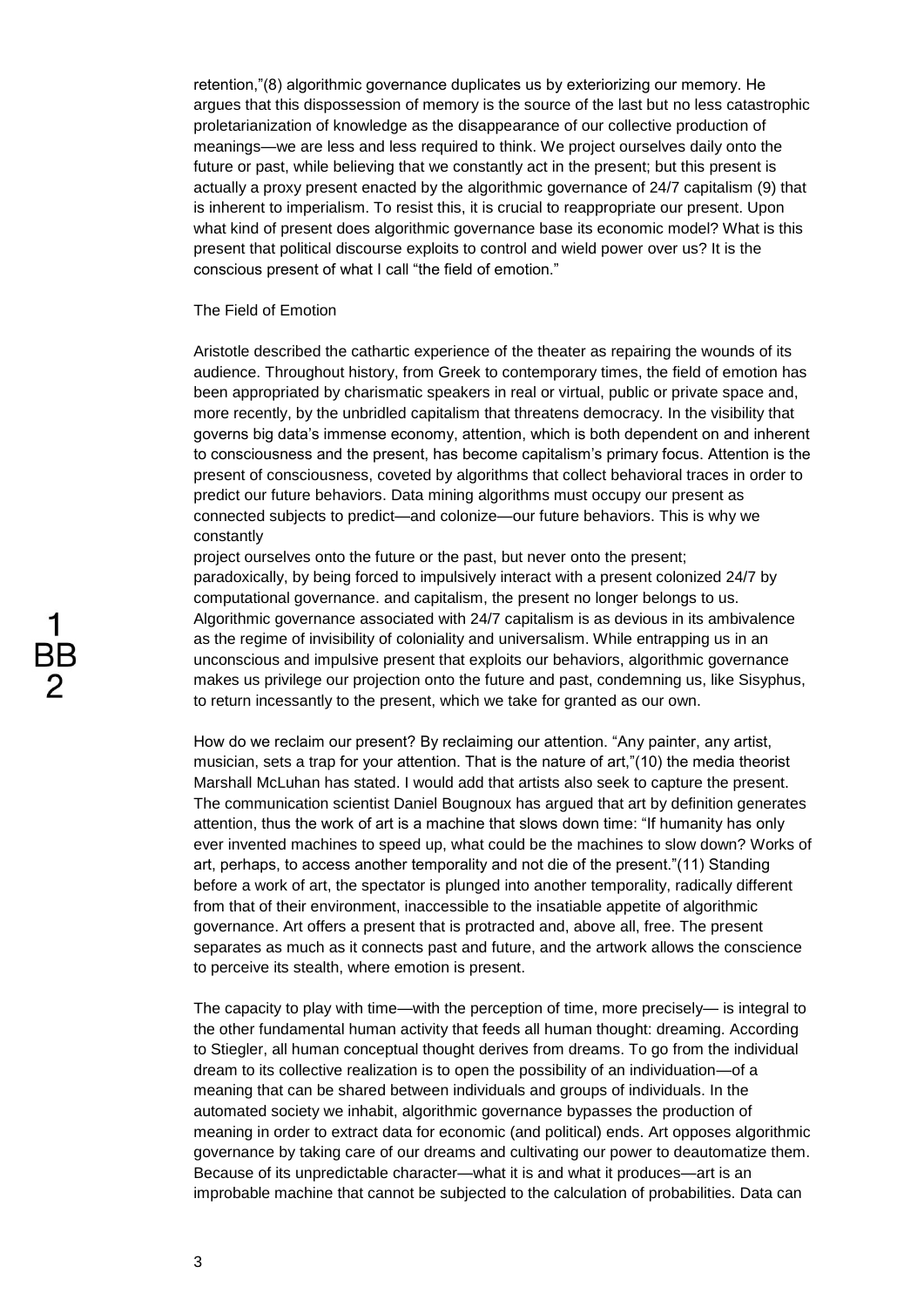be analyzed to generate statistics on the economy of art or the networks affiliated to it but it can never foresee what the art of tomorrow will look like.

"The poet and the artist, exteriorizing their dreams and reveries, make us dream and hallucinate a world in a state of shock," writes Stiegler.(12) The notion of shock to which Stiegler refers goes all the way back in history to when humans first discovered the power of visual reproduction on the walls of dark caves, through the moving forms of the fire's shadows projected onto them—a proto-visual language. The dreams of artists and poets always constitute new circuits of transindividuation. The experience of the Surrealists or the concept of the Dreaming held by Indigenous people of Australia are perfect illustrations of the human capacity to deautomatize dreams. Human beings have done so since the beginning of time. This is what we do every time we dream— while sleeping or in a wakeful reverie. Stiegler cites Félix Guattari, who theorized this experience by describing how when he drives on a familiar road, he is confident enough to allow himself to daydream; however, at certain crucial moments when his mind must focus on an imminent danger, he applies the brake, his unconscious merging with the machine in a machinic unconscious, deautomatizing his dream when necessary.(13)

# Out of the Shadows

As the archeologist Marc Azéma has observed in relation to Paleolithic cave drawings, "Humans have always 'dreamed.' They share this faculty with many animals. But their brain is a machine for producing far more advanced images … capable of being projected outside of their 'internal cinema.'"(14) If there is a crucial moment that links cave paintings to the cinema, it is the invention of the camera obscura followed by the lanterna magica. Caves, like movie theaters, are spaces of darkness, penetrated only at certain times of the day or year by a ray of sunlight that filtered through the vegetation outside, casting shadows onto the walls—of tree branches or moving leaves—that likely inspired those who first observed them. In Plato's Allegory of the Cave, a fascination with the shadows projected in a cave in lieu of the real objects they represent outside is a form of entrapment. To escape this imprisonment is to walk toward the light but not without experiencing the shock of temporary blindness. Plato's allegory reveals a certain ambivalence toward light, which can be used as a tool to control visibility and thus freedom.

For Saint Augustin, who was deeply influenced by Platonism, truth is the light that human beings shine on things to know them, but as soon as they have taken them out of the shadow, they put them back again for fear of confronting their truth. All governance obscures the truth: the regimes of invisibility of coloniality and of the dystopian society they normalize leave us only art and philosophy—as living reflections rather than blind satisfaction—that allow us to evolve our capacity to produce collective intelligence, critical of the automation of our power of interpretation. In the dream exists an anticolonialist force, as Frantz Fanon has argued: "The first thing that the native learns is to stay in their place and not to exceed their limits. This is why the dreams of the native are muscular dreams, dreams of action, aggressive dreams. I dream that I jump, that I swim, that I run, that I climb. I dream that I burst into laughter, that I cross the river in one stride, that I am chased by packs of cars that never catch up with me."(15) Similarly, the Congolese/ Gabonese sociologist Joseph Tonda has written: "The first President of Gabon, Léon M'ba, living image of the colonial dream, imperialist or neocolonial, transformed into an Afrodystopian reality, is the product of the dream work of this machinic unconscious of imperialism, colonialism, and neocolonialism. He is the living image of a dream that did not belong to him but to this unconsciousness of domination, of subjection, of exploitation and dehumanization of the colonized and neocolonized. We are the pictures of a dream that does not belong to us…"(16) We must know and understand this status of imagesdreams of the unconscious machine of imperialism that we are, in order to deautomatize them and reappropriate our sovereignty based on a hermeneutic of our imagination.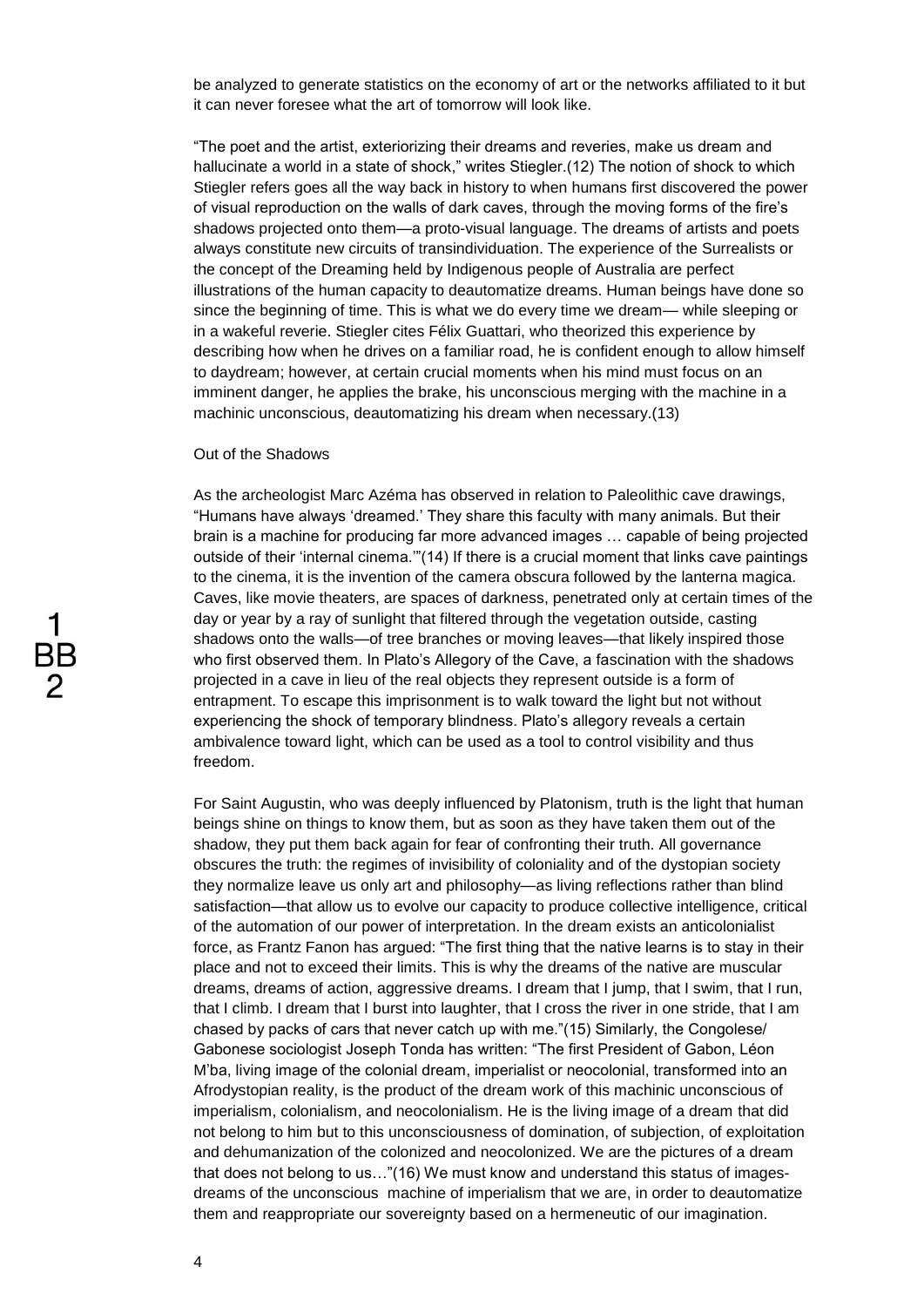#### Agency of Art

Since the very first humans coped with tragic life events such as the loss of a loved one by elaborating artistic rituals like burials, we have continuously invented new forms to make sense of our world. To exist is not only to resist but to invent; it is precisely what is at stake in Plato's cave. Thus, allegory is today more relevant than ever if we consider the words of politicians and sophists who manipulate their audiences or the dissemination of fake news via traditional and social media, where repetition produces an addiction to digital capitalism's protentions,(17) bypassing the human protentions that comprise our dreams. In order to deautomatize our dreams, we must continuously leave the cave, walk toward the light, and invent the present. Today's cave is the dystopian imperialist society where everything constitutes an endless revisionism of real politics in process. We take this for granted because we live with the illusion of the subordinated inherence of democracy to capitalism without any alternative, discouraging us from standing against its self-destructive agency. Entranced by the algorithmic governance of surveillance capitalism, as Shoshana Zuboff explains in *The Age of Surveillance Capitalism*,(18) our impulses in the present are controlled as we passively witness the self-destruction of an obsolete system, the megamachine where all environments—natural, cultural, psychological, political—are exhausted by capitalism's collapse.(19) All except the agency of art. The process of creative inventive agency is as powerful as the agency of capitalism, but whereas capitalism destroys in order to transform its crime into an alleged rejuvenation—a quasi cause of its rebirth—art deconstructs so that it may repair and evolve, generating new forms to interpret the present.

Inherent to emotion, consciousness is movement in the present: as emotional, interpretive beings, we are totally unpredictable in the present, and this allows us to escape the technologies of capitalist behavioral manipulation and imperialist governance that colludes with it. So more than ever, we must remain present!

#### Kader Attia

(1) Karima Lazali, *Colonial Trauma*, trans. Matthew B. Smith (Cambridge, 2021), 33. (2) Albert Camus, *The First Man*, trans. David Hapgood (London, 1996), 141.

(3) Rolando Vázquez, *Vistas of Modernity: Decolonial Aesthesis and the End of the Contemporary* (Prinsenbeek, 2020), 8.

(4) Roxanne Dunbar-Ortiz, *Not "A Nation of Immigrants": Settler Colonialism, White Supremacy, and A History of Erasure and Exclusion* (Boston, 2021).

(5) See for example: Felwine Sarr, Bénédicte Savoy, et. al., *The Restitution of African Cultural Heritage: Toward a New Relational Ethics* (Paris, 2018).

(6) Bernard Stiegler, *Automatic Society*, vol. 1, *The Future of Work*, trans. Daniel Ross (Cambridge, 2016).

(7) Aimé Césaire, "Culture and Colonization," *Social Text* 28, no. 2 (2010), 127–144.

(8) See Bernard Stiegler "Digital Knowledge, Obsessive Computing, Short-Termism and Need for a Negentropic Web," in *Digital Humanities and Digital Media: Conversations on Politics, Culture, Aesthetics and Literacy*, ed. Roberto Simanowski (London, 2016), 290– 304.

(9) For a seminal discussion of the nonstop processes of twenty-first-century capitalism, see Jonathan Crary, *24/7: Late Capitalism and the Ends of Sleep* (New York, 2014).

(10) Marshall McLuhan during a live audience Q&A session hosted by the Australian Broadcasting Corporation on June 27, 1977, online at:

vialogue.wordpress.com/2013/04/02/the-medium-is-themessage-transcription/ (last accessed May 4, 2022).

(11) Daniel Bougnoux, *La communication contre l'information* (Paris, 1995), 35. All French citations are translated by the author.

(12) Stiegler, *Automatic Society*, 75.